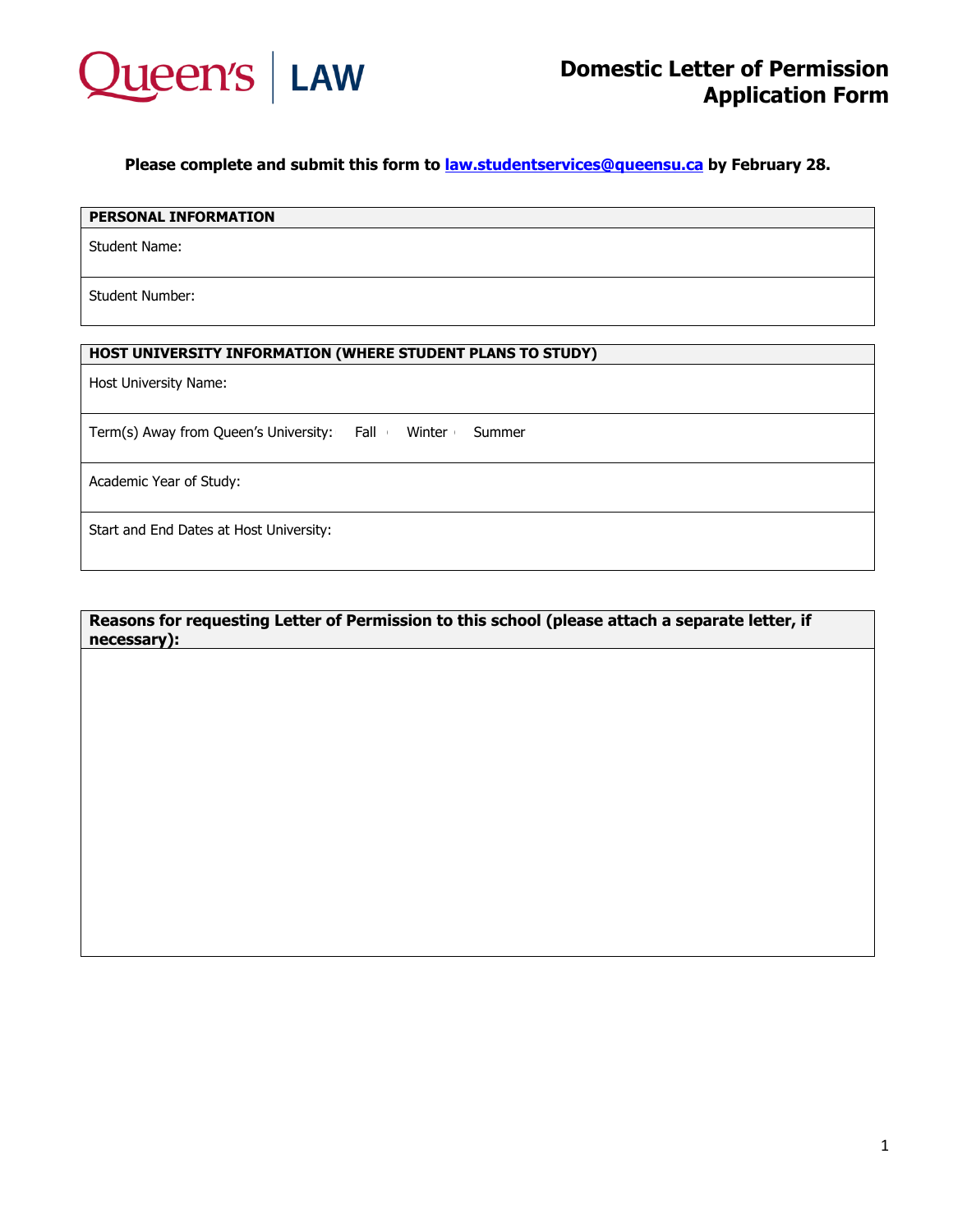

# **Domestic Letter of Permission Application Form**

# **LETTER OF PERMISSION TO OTHER CANADIAN COMMON LAW FACULTIES**

A limited number of JD students, other than transfer students, are permitted to study at another law school in Canada for one term or academic year in their second or third year of law. A Queen's J.D. student may apply for a letter of permission to study at another Canadian law faculty subject to the condition that the student has or will complete first year law together with a minimum of 28 upper year credits in residence at Queen's Faculty of Law. Personal and academic factors provided by the applicant are weighed in determining whether they will be granted a letter of permission. The student granted a letter of permission must ensure that they complete all other Queen's J.D. degree requirements. A letter of permission from Queen's Faculty of Law serves as official recognition that subject to conditions set forth in the letter, courses successfully completed in the specified Canadian law school will be accepted for credit towards the Queen's J.D. degree.

The application process for a letter of permission to a Canadian law faculty is as follows:

- 1. Students must complete and submit the Letter of Permission (LOP) Application Form to the Student Services Office by February 28.
- 2. If a student's request for a letter of permission is granted by the Assistant Dean, JD and Graduate Studies, the student is responsible for completing and submitting the application for admission and supporting documentation as required to the host university to which they have been granted a letter of permission. The host university makes the decision as to whether to admit the applicant to their law school for the term specified. If the host law school is in Ontario, then an upper-year application for admission to the host law school must be submitted through OLSAS by May  $1<sup>st</sup>$  for admission in the following academic year at the host law school.

The granting of a letter of permission is subject to the following conditions:

- 1. Students must satisfy the Faculty's Overall Residency Requirement (see the [JD Academic Calendar\)](https://law.queensu.ca/programs/jd/student-support/academic-calendar).
- 2. Students must complete the Substantial Term Paper Requirement at Queen's.
- 3. Students are strongly encouraged to complete the mandatory upper-year courses (Law 225 Civil Procedure, Law 440 Business Associations and Law 334 Legal Ethics and Professionalism), the Practice Skills Requirement and the Advocacy Requirement at Queen's. Any student wishing to complete a degree requirement while on a letter of permission must seek the approval of the Assistant Dean, JD and Graduate Studies.
- 4. Upon acceptance to the host university, students must submit their course selections as early as possible to the Assistant Dean, JD and Graduate Studies for approval. Courses will not be approved if they overlap substantially with coursework already completed at Queen's or elsewhere.
- 5. Upon the release of grades from the host university, students are responsible for ordering an official transcript to be sent directly from the host university to the Assistant Dean, JD and Graduate Studies in order to have successfully completed credits recognized for transfer credit to the official academic record of J.D. degree studies at Queen's. Students should note that course credits will be transferred to the Queen's J.D. degree, but not the grade achieved. Students should order official transcripts of their completed work in the host university showing grades to support applications for employment or graduate work.
- 6. Students may not enroll in upper year courses at Queen's Faculty of Law or at Queen's International Study Centre that substantially overlap in content with courses successfully completed on a letter of permission.
- 7. Due to course requirements, students in the combined MIR/JD and MPA/JD degree programs are eligible for a letter of permission only during the third year of the combined degree program.
- 8. Students who accept an offer of admission to study at another university on a letter of permission will pay the tuition and ancillary fees charged by that university. N.B. Students studying on a letter of permission elsewhere are not eligible for merit-based or need-based awards from Queen's University during the term of the letter of permission.